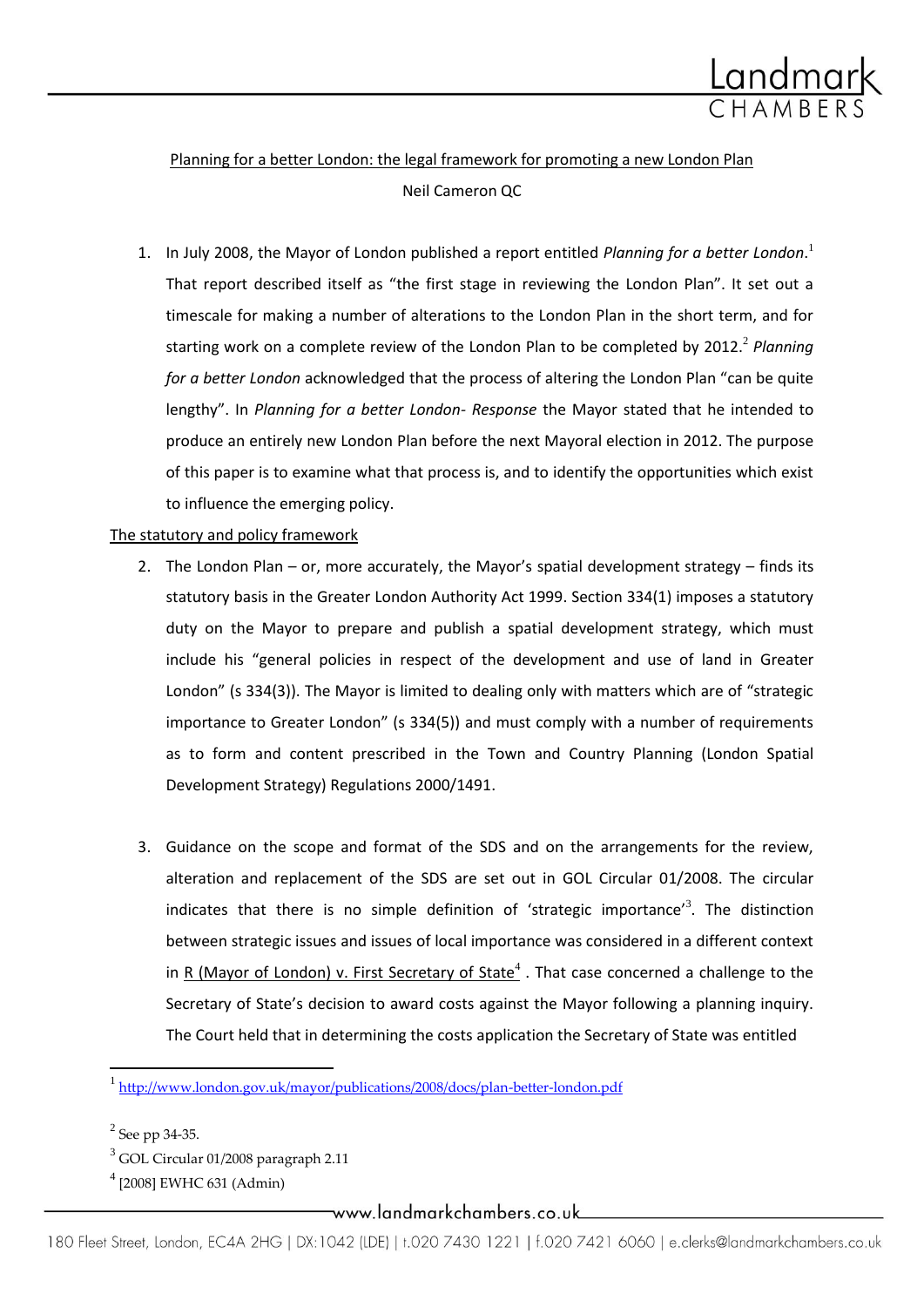

to conclude that design matters of purely local (i.e. not strategic) significance were not within the Mayor's remit to direct refusal, because the powers of direction were solely concerned with strategic planning<sup>5</sup>.

- 4. The initial stage of policy formulation  $-$  the preparation of a draft of his proposals  $-$  is a matter for the Mayor himself. Whilst there may be non-statutory consultation processes as part of the drafting process (such as that in *Planning for a better London*), the formal consultation only commences after the Mayor has prepared his draft.
- 5. In formulating the strategy for spatial development the Mayor must have regard to<sup>6</sup>:
	- a. The general duties of the Mayor<sup>7</sup>
	- b. The European context
	- c. National policy, in particular PPG's and PPS's
	- d. The regional context $^{8}$
- 6. The reasoned justification is required to contain a statement of the regard that the Mayor has had in formulating the strategy for spatial development in Greater London to the matters specified in sections 41 and 342(1)(a) of the Greater London Authority Act 1999 and the matters prescribed in regulation 6(1) of the Town and Country Planning (London Spatial Development Strategy) Regulations 2000 $^9$ .
- 7. GOL Circular 01/2008 indicates that "Whilst the SDS should establish the broad locations for specific types of development of strategic importance, it should not be site specific." $10$
- *(i) Consultation of the Assembly and "functional bodies"*

 $\overline{a}$ 

 $^5$  [2008] EWHC 631 (Admin) at paragraph 43

<sup>6</sup> Paragraph 2.5 of GOL Circular 01/2008

 $^7$  Sections 342(2) and 41 of the Greater London Authority Act 1999

 $8$  Section 342(1)(a) Greater London Authority Act 1999

 $^9$  Regulation 6(3) of the Town and Country Planning (London Spatial Development Strategy) Regulations 2000

 $10$  GOL Circular 01/2008 paragraph 2.15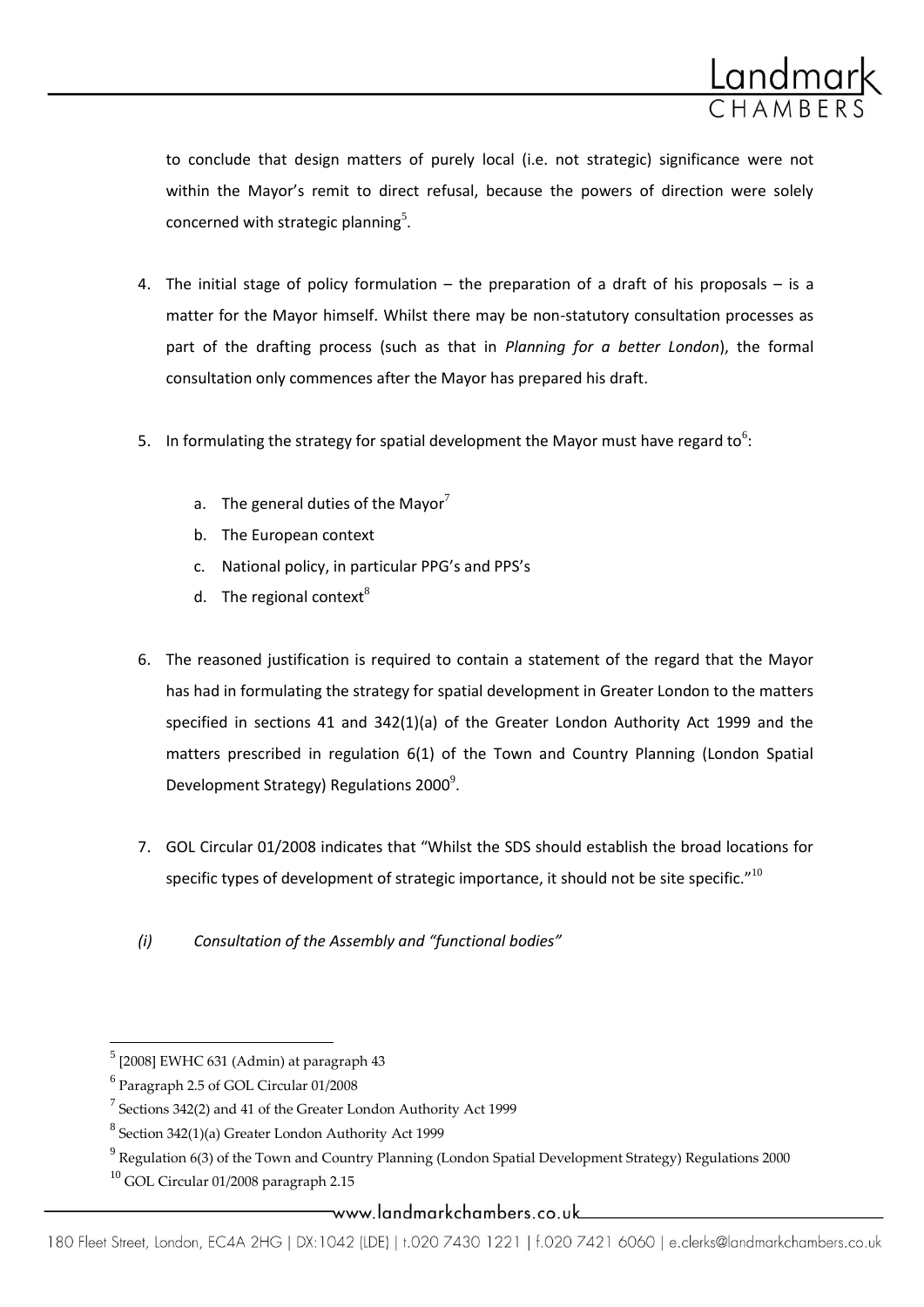

- 8. The first phase of consultation in the London Plan process is limited to the Assembly and "functional bodies", namely Transport for London, the London Development Agency, the Metropolitan Police Authority and the London Fire and Emergency Planning Authority<sup>11</sup>. A draft of the Plan is to be made available, and the Assembly and functional bodies must be consulted (s 335(1)(c) GLA Act 1999).
- 9. Following amendments to the 1999 Act which came into force in 2008,<sup>12</sup> there is now a duty on the Mayor to "have regard to" comments made by the Assembly or functional bodies at this first consultation stage (s 335(1A)). This is coupled with a new duty to prepare a written statement for submission to the Assembly identifying which of the Assembly's comments in response to the consultation are accepted, and "setting out the reasons why any comments so submitted are not so accepted" (s 335(1B)).
- 10. This is a notable strengthening of the role of the Assembly in the London Plan process. The Mayor must carefully consider the Assembly's comments, and give reasoned justification for not accepting any comments. It is therefore likely that the Assembly will have more influence over the Plan which goes out to general consultation than was previously the case. It follows that those with an interest in the plan process may now focus more attention on lobbying Assembly members and seeking to influence policy at this early stage.

## *(ii) General consultation*

11. Following the consultation of the Assembly and functional bodies and the submission of the Mayor's statement on the Assembly's comments, the Mayor is then required to prepare a draft of his proposed Plan for general consultation. That Plan must be made available at the GLA's principal office and at other places which the Mayor considers appropriate.<sup>13</sup> The draft Plan must be sent to the Secretary of State and each London borough council, and each

 $\overline{a}$ 

<sup>&</sup>lt;sup>11</sup> Section 424(1) Greater London Authority Act 1999

 $12$  Amendments introduced by s 29 Greater London Authority Act 2007. The amendments came into force on 21 January 2008.

<sup>&</sup>lt;sup>13</sup> Reg 7(1) Town and Country Planning (London Spatial Development Strategy) Regulations 2000 (SI 2000/1491).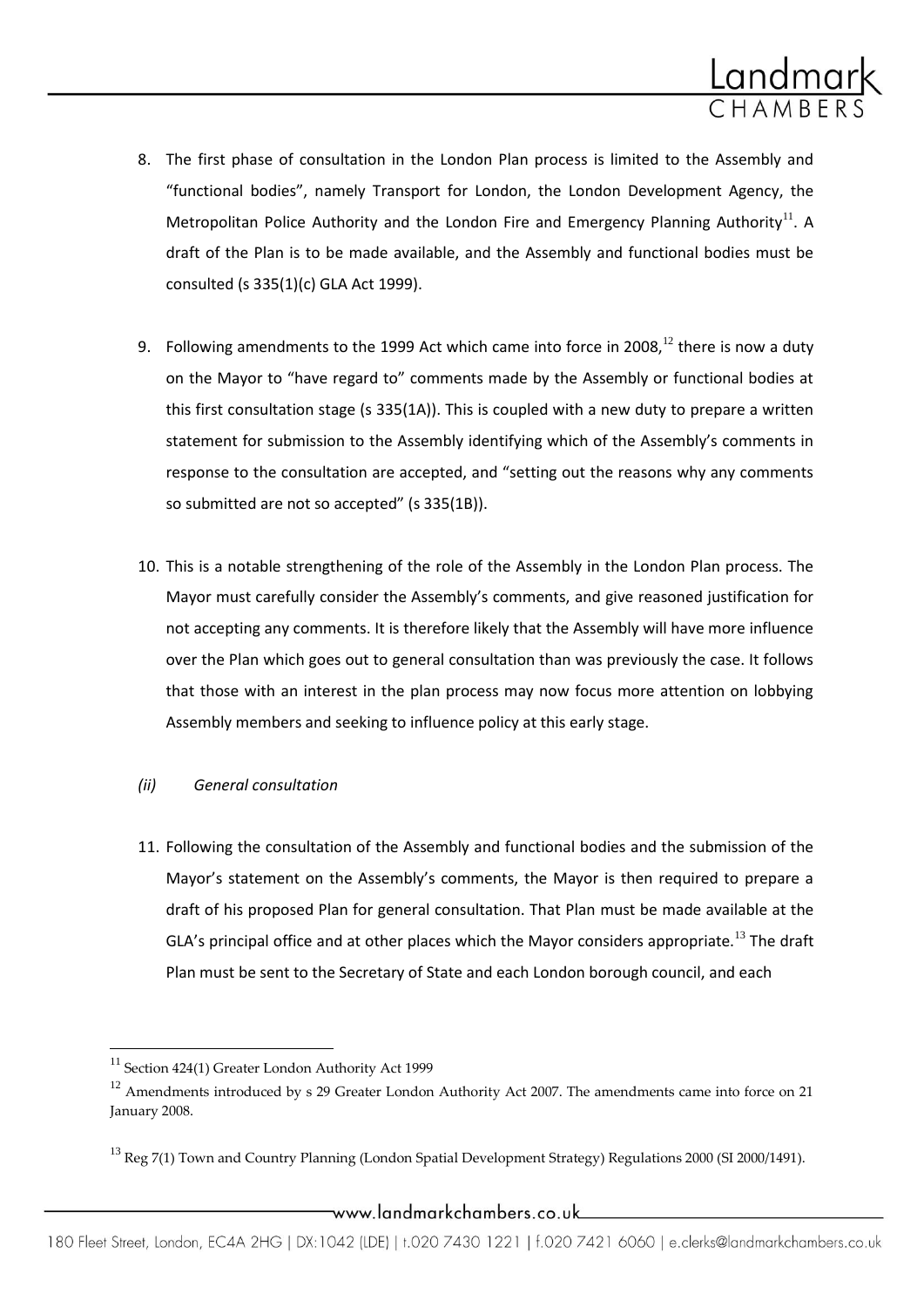

council must in turn make the Plan available at its principal office.<sup>14</sup> The Mayor must also send the draft Plan to those councils adjoining Greater London which are affected by the proposed Plan, $^{15}$  and to Natural England, the Environment Agency and English Heritage.<sup>16</sup> Finally, he must send copies to any other bodies which he considers appropriate, which must include voluntary bodies whose activities benefit Greater London, bodies representing different racial, ethnic and religious groups, and bodies representing persons carrying on business in Greater London.<sup>17</sup>

12. Following the distribution of the draft Plan, and the publication of a notice of the availability the Plan, there is a consultation period of at least twelve weeks.<sup>18</sup> The Mayor is required to consider any representations made to him in that consultation period, $19$  and must make available copies of all representation made during the period until the Plan is published or withdrawn.<sup>20</sup> This twelve week consultation is the critical consultation period before the submission of the Plan for examination in public, where the right to make further representations is limited.

#### *(iii) Examination in public*

13. Prior to publication of the Plan the Mayor must, unless directed otherwise by the Secretary of State, cause an examination in public to be held. The examination in public offers limited opportunities for participation:

 $16$  Reg 7(5)

 $\overline{a}$ 

 $18$  Reg 7(6)

<sup>19</sup> Section 335(2)(e)

 $^{20}$  Reg 7(10)

www.landmarkchambers.co.uk\_

<sup>&</sup>lt;sup>14</sup> Section 335(3) GLA Act 1999 and Reg 7(3) Town and Country Planning (London Spatial Development Strategy) Regulations 2000

 $15$  Section 335(3)(c)

 $17$  Section 335(4) and s 32(3) GLA Act 1999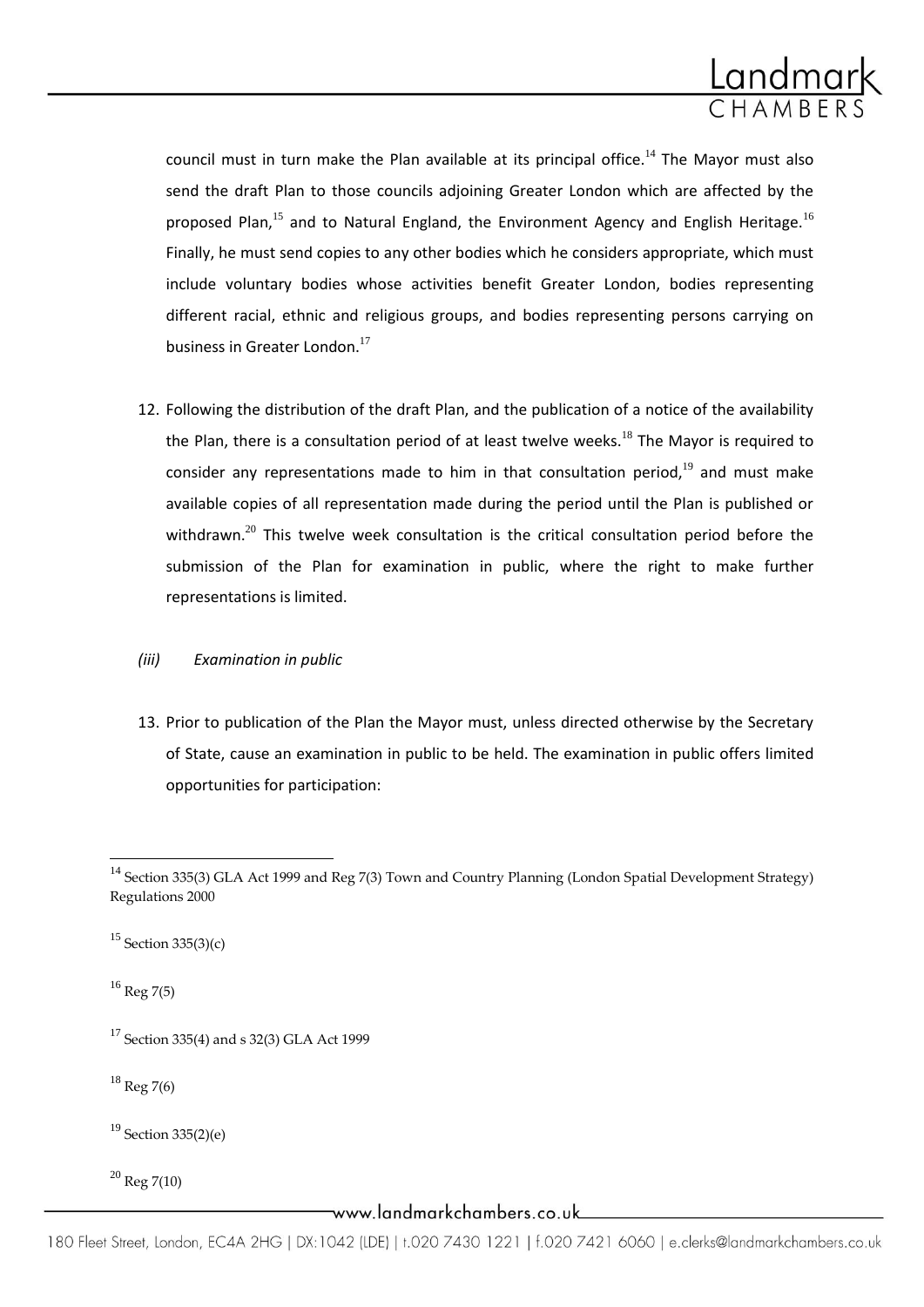

- a. There is no general right to be heard at the examination (s 338(6) GLA Act 1999);
- b. Aside from the Mayor, it is for the Panel to decide who else may be invited to take part in the process (s 338(7)(b)); and
- c. Written submissions need only be taken into account if they are shorter than 2,000 words in length and have been sent to the Panel no later than 3 weeks before the opening of the examination (Reg 8(6) Town and Country Planning (London Spatial Development Strategy) Regulations 2000).
- 14. That said, there is no restriction imposed on the Panel preventing them from hearing further representations from third parties at the time of the examination in public. The 2007 examination in public of alterations to the London Plan heard from many different organisations and landowners. $^{21}$
- 15. GOL Circular 01/2008 (paragraph 3.14) indicates that the guidance on EIP's set out in PPS11 ".. should be reflected, where applicable, in arrangements for conducting the EIP into the SDS." Annex C to PPS11 gives guidance on the procedures to be followed.

#### The Secretary of State's Powers of Direction

- 16. The Secretary of State has a power to direct that that the Mayor may not publish the SDS except in a form which includes modifications to the proposed  $SDS<sup>22</sup>$ .
- 17. In contrast to the Secretary of State's power in relation to other plans, this power is limited. The power can only be used to avoid inconsistency with national and regional policy or detriment to an area outside Greater London $^{23}$ .

#### Publication and challenge

l

18. The Mayor must publish a Plan which is in the same form as the proposed plan originally put out to consultation, or as modified to take account of representations made on consultation,

\_www.landmarkchambers.co.uk

<sup>&</sup>lt;sup>21</sup> See Annex A to the Report at [http://www.london.gov.uk/mayor/strategies/sds/eip-report07/panel-report](http://www.london.gov.uk/mayor/strategies/sds/eip-report07/panel-report-further-alts-eip.pdf)[further-alts-eip.pdf](http://www.london.gov.uk/mayor/strategies/sds/eip-report07/panel-report-further-alts-eip.pdf)

 $22$  Section 337(6) and (7) of the Greater London Authority Act 1999

 $^{23}$  Section 337(6) of the Greater London Authority Act 1999. Paragraph 3.17 of GOL Circular 01/08

<sup>180</sup> Fleet Street, London, EC4A 2HG | DX:1042 (LDE) | t.020 7430 1221 | f.020 7421 6060 | e.clerks@landmarkchambers.co.uk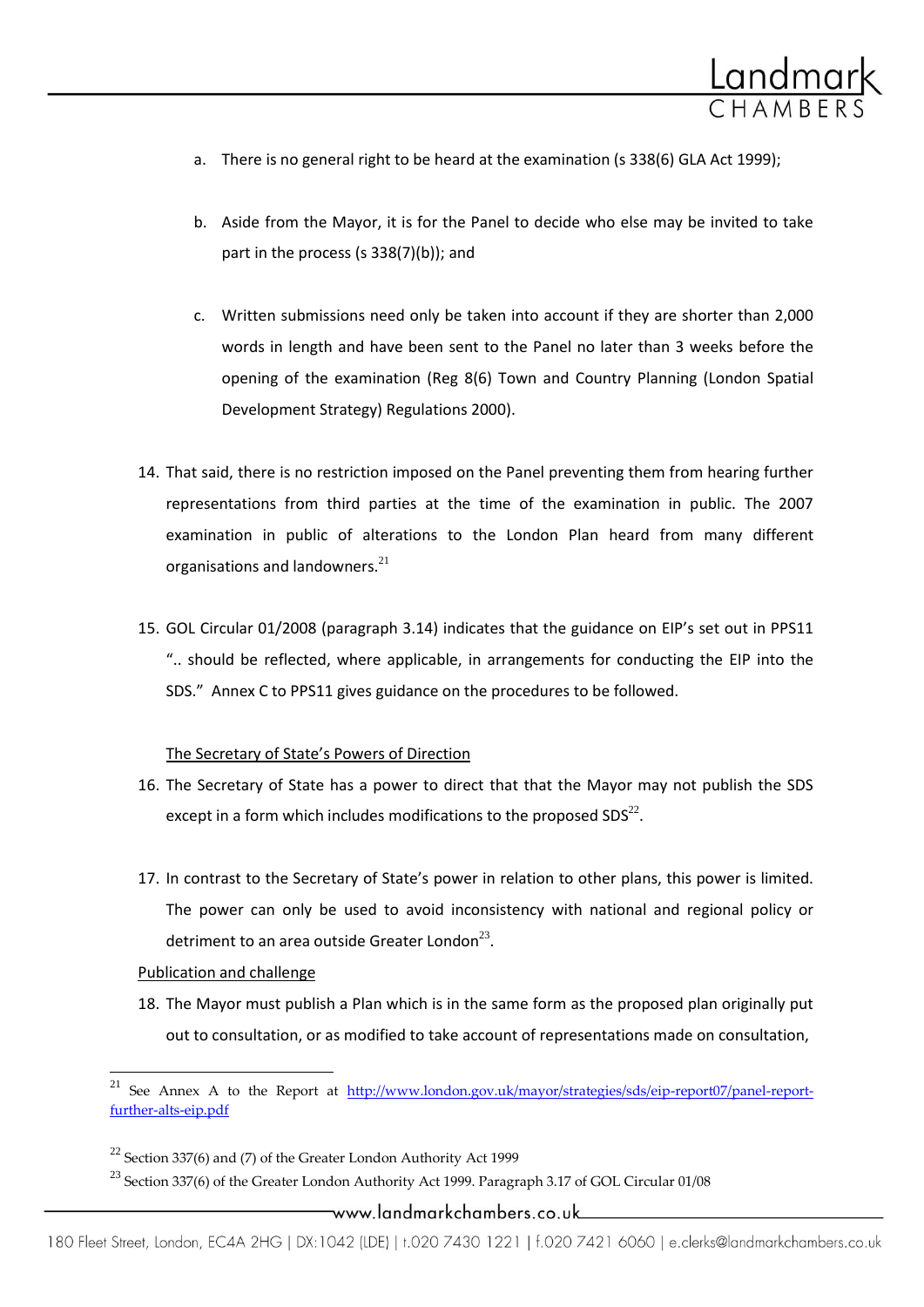

the report from the examination in public and "any other material considerations". Where there is an examination in public, the Mayor may not publish until after the panel has reported.

- 19. Once the Plan has been published, the only means of challenging the Plan is by an application to the High Court under s 113 Planning and Compulsory Purchase Act 2004. There are number of notable points about this special form of challenge:
	- a. The challenge may only be brought by a "person aggrieved" and on the grounds that the document is not within the appropriate power or a procedural requirement has not been complied with (s 113(3));
	- b. The application must be made within six weeks of the date of publication of the plan (s 113(4) and (11)(e));
	- c. If the challenge is pursued on the grounds of a failure to comply with a procedural requirement it must be shown that the interests of the applicant have been "substantially prejudiced" by that failure (s 113(6)(b)); and
	- d. The High Court may quash the relevant document wholly or in part, and generally or as it affects the property of the application (s 113(7) and (7C)). Since 6 April 2009, the High Court may also remit the Plan to the Mayor or the examining panel, if necessary with directions as to the steps to be taken and as to how the Plan should be treated (s 113(7B)).
- 20. The requirement to show that the applicant is a "person aggrieved" has been the subject of considerable litigation in respect of challenges to development plans under s 287 Town and Country Planning Act 1990. The test is apparently harder to fulfil than the normal test for "standing" to bring a claim in judicial review. It would appear to include any person whose property is interfered with or directly affected by the Plan. $^{24}$  In the special context of London it is also likely to include any London local authority affected by the Plan.<sup>25</sup>

 $\overline{\phantom{a}}$ 

<sup>24</sup> See *Encyclopedia of Planning Law* paragraph P287.13 and the cases cited there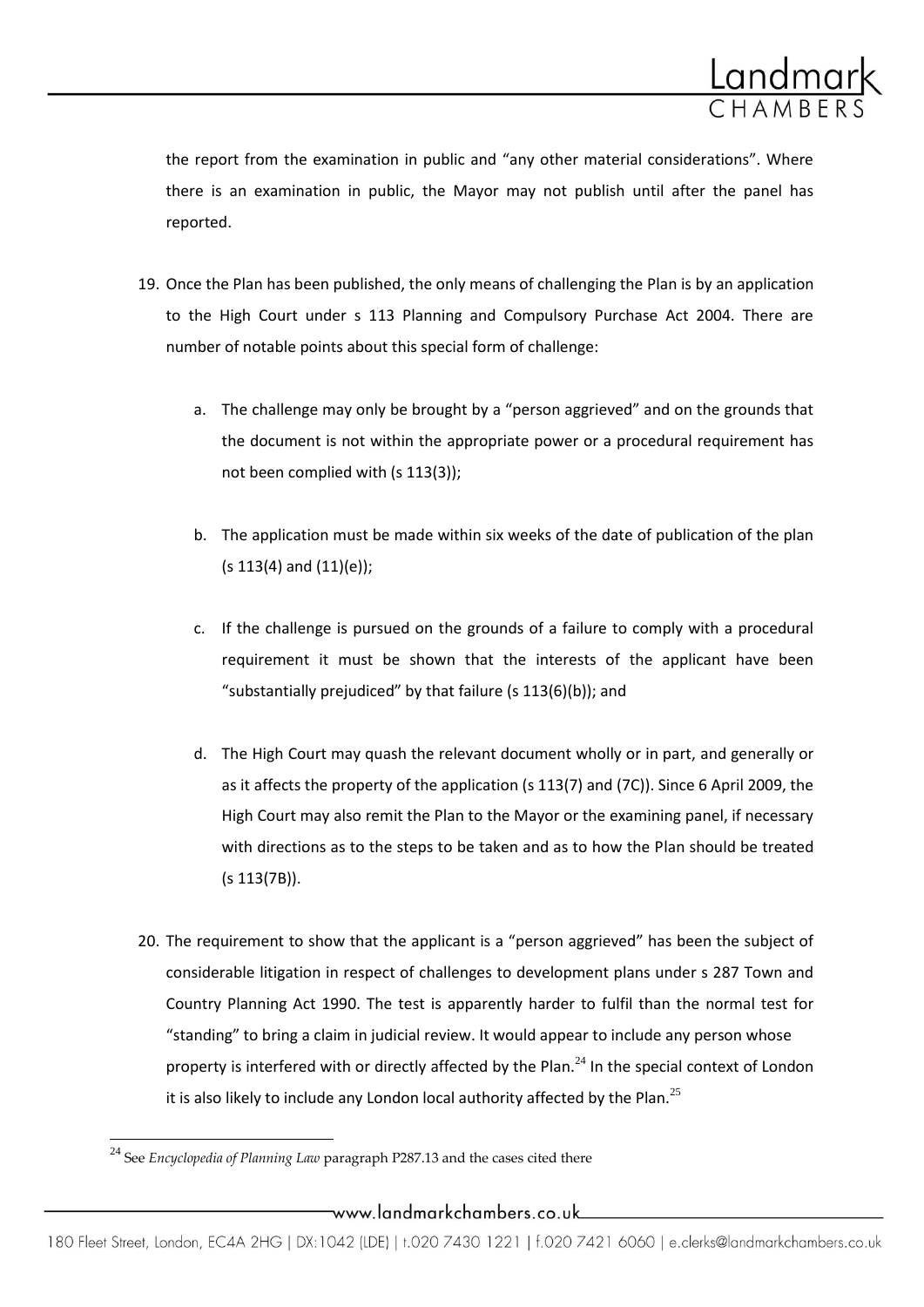

21. The High Court's power in dealing with an application under s 113 Planning and Compulsory Purchase Act 2004 was the subject of criticism by Sullivan J in *Ensign Group Ltd v First Secretary of State* [2006] 2 P&CR 19, who commented (at [25]):

> It is most unfortunate that the admitted error in the Strategy cannot be remedied by some form of declaratory relief, but s.113 does not enable the court to grant such relief. The power to quash, in whole or in part, or not to quash, is a blunt instrument, made the more blunt by the fact that a procedural error, such as a failure to give reasons at the end of a lengthy statutory process, which may have been carried out in an impeccable manner throughout all the earlier stages, will result in the policy or policies being quashed, so that the process has to be recommenced from the beginning.

- 22. The recent amendments to s 113, introduced in the Planning Act 2008 $^{26}$ , address that criticism and now allow the matter to be remitted to the appropriate stage of the process, rather than having to restart the entire process because of an error. This mitigates the effect of the difficulty previously encountered when procedural defects at an early stage of the process may infect the entirety of the plan-making process. $27$
- 23. In summary, the High Court challenge is a restricted route for challenging the Plan, and the relief which the Court gives is discretionary and may now be tailored to the particular facts of the case.

<sup>25</sup> See for example *Cook v Southend BC* [1990] 1 All ER 243

l

<sup>27</sup> See for example *South Northamptonshire DC v Charles Church Developments Ltd* [2000] PLCR 46

ــwww.landmarkchambers.co.uk

 $^{26}$  The amendments to section 113(7) which will be effected by section 185 of the Planning Act 2008 are not yet in force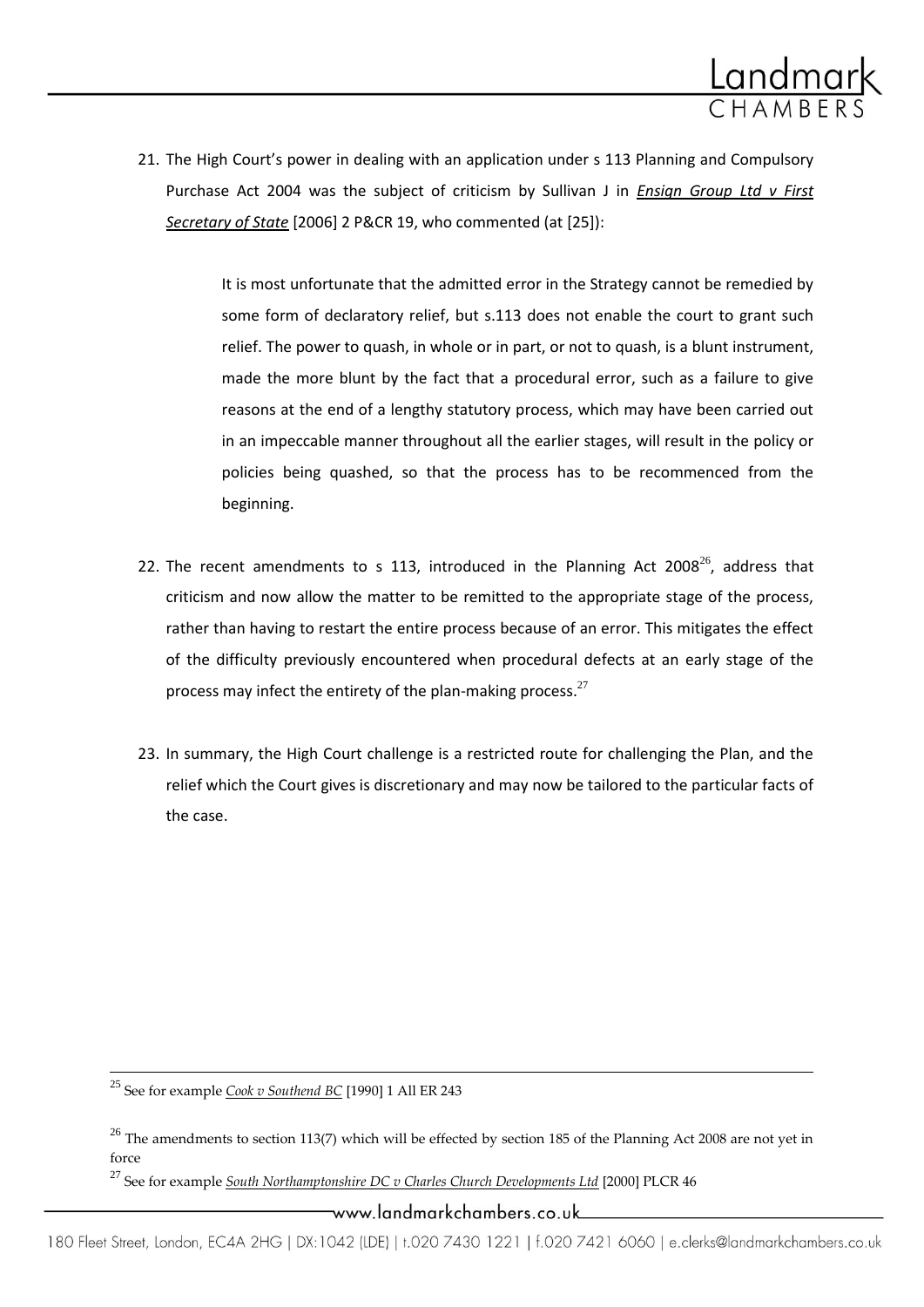

## **Conclusions**

- 24. In summary, therefore, the stages at which London Plan process can be influenced are as follows:
	- a. The initial formulation of the first draft, through non-statutory consultation;
	- b. The (recently strengthened) Assembly comments stage, where the Plan will be debated and any comments must either be taken into account or reasons given for not taking those comments into account;
	- c. The main public consultation period;
	- d. The preparation of (short) written submissions for the examination in public, and possibly further participation in that process;
	- e. The ability to persuade the Secretary of State to direct modifications to the SDS
	- f. The limited provision for High Court challenges.
- 25. Those wishing to participate in the process and to secure changes to the draft plan will have to consider (amongst other things):
	- a. Is the strategic environmental assessment and sustainability appraisal adequate?
	- b. Can it be said that a particular policy does not deal with matters of strategic importance to Greater London?
	- c. Can it be said that the particular policy is consistent with the general duties of the Mayor?
	- d. Can it be said that the particular policy is consistent with relevant national policy?
	- e. Can it be said that the particular policy or proposal is consistent the RSS for an adjoining area?
	- f. Can it be said that a particular policy is consistent with the guidance give in GOL Circular 01/2008 (see in particular paragraphs 2.26-2.28)?

www.landmarkchambers.co.uk\_\_\_\_